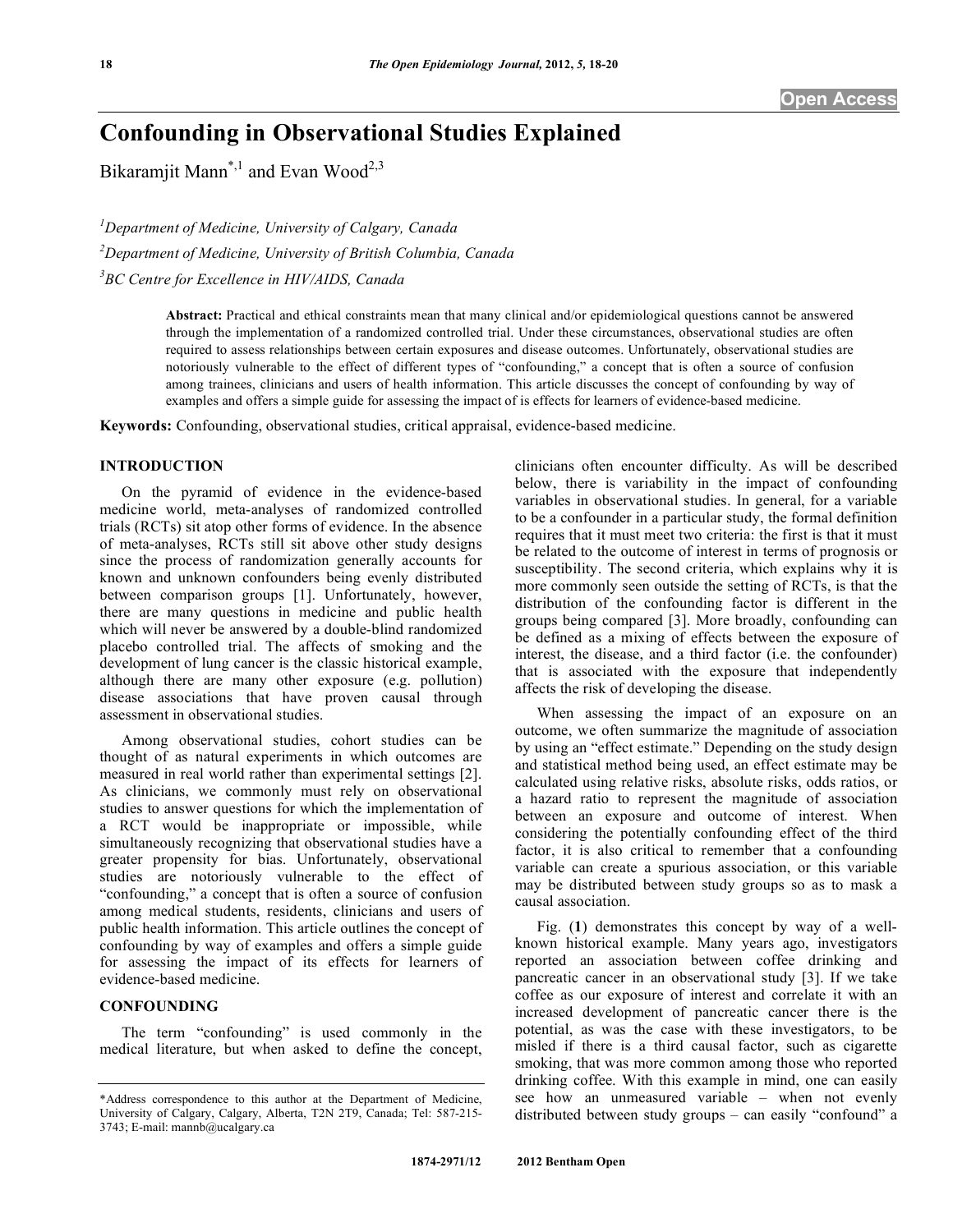study by leading to a spurious association that is solely due to the effect of this third variable.



**Fig. (1).** demonstrates that coffee (exposure) was associated with an increased risk of developing pancreatic cancer (disease) with the dark arrow. A third factor, smoking, which is a confounder is actually correlated with an increased risk of developing pancreatic cancer (light arrow). Coffee was spuriously correlated with increasing the risk of developing pancreatic cancer and once the confounding variable, smoking is taken into account the correlation between coffee and pancreatic cancer disappears. It should be noted that both smoking and coffee are also both correlated for confounding to occur (two-way arrow).

 Post-marketing surveillance has become a powerful tool in determining the safety profile of many medications currently on the market and a prime example may be the association between bisphosphonates and osteonecrosis of the jaw [4-7]. The pathogenesis of osteonecrosis of the jaw is not well understood and has been associated when bisphosphonates are administered intravenously for skeletal complications of malignancy [5]. A similar link has not been demonstrated in patients with osteoporosis when these agents are administered orally and in low doses [5]. However, when considering post-marketing surveillance data one must not overlook the impact that confounding may play. For example, a recent population-based case-control study found that "ever-use" of oral alendronate was associated with an increased risk of incident atrial fibrillation [8]. However, since osteoporosis affects older people who are at higher risk of atrial fibrillation, subsequent studies which adjusted for age - demonstrated no evidence of an overall long-term increased risk of atrial fibrillation associated with alendronate or risedronate [9].

 When potential confounding variables have been measured (e.g. smoking), the possible role of confounding can be assessed when examining for a change in the strength of the effect estimate before and after statistical adjustment. If the confounding variable fully explains the association between an exposure and disease in its entirety, this can reduce the likelihood of residual confounding being present. In the bisphosphonate example above, this would be demonstrated by an estimate of the strength of an association (e.g. odds ratio) going from 5.0 to 1.0 after consideration of the confounding variable (e.g. age). Unfortunately, since there may be a myriad of measured and unmeasured factors in observational studies, the interpretation of confounding is not always this simple.

 A decision about the impact of confounding generally assumes that a confounding variable has been perfectly measured because there is also a risk of "residual confounding." In the case of variables like gender or age, exact measurement is usually possible and we can rule out residual confounding. For other confounders, such as cigarette smoking or alcohol consumption, it may be very difficult to accurately estimate the actual exposure. For example, simply asking about previous and current smoking status does not capture the diverse range of tobacco exposures (e.g. cigarettes per day, light *vs* regular cigarettes, filtered *vs* unfiltered, second hand smoke exposure, depth of inhalation, etc). Under these circumstances residual confounding might be suspected when an effect estimate is diminished by statistical adjustment, but the remaining association is felt to be due to imprecise measurement of the confounder or unmeasured confounding variables that were not measured.

 A famous example of residual confounding was seen in an evaluation of a needle exchange program in Montreal, Canada [10]. Although needle exchange programs have been shown to reduce the spread of HIV infection among intravenous drug users [11] when this study was adjusted for age, sex, and language it reported a risk of HIV infection among drug users of 2.6 (95% Confidence Interval: 1.7 – 4.0) in comparison to those that did not use the exchange [10]. However, when adjusted for addiction treatment and drug use, it was found that the association diminished to 1.8 (95% Confidence Interval:  $1.1 - 2.9$ ), and the effect estimate became 1.7 (95% Confidence Interval:  $1.0 - 2.7$ ) after further adjustment [10]. Although there remained a statistically significant 1.7 times higher rate of HIV infection among those using the needle exchange, the overall higher risk profile of exchange users and the difficulty in precisely measuring risk profiles, implies that the remaining difference was a result of residual confounding. In reality, it is often difficult to know if a diminished statistical association is due to partial or residual confounding and the key for practitioners of evidence-based medicine is to examine how an effect estimate changes after statistical adjustment or stratification across a known confounder.

 Critically appraising medical literature requires clinicians and public health practitioners to develop a healthy level of skepticism along with an understanding of fundamental epidemiologic concepts. Confounding is an often confusing notion that is often misunderstood by learners and clinicians alike, however it is a real world phenomenon that one must be aware of and account for to avoid spurious results. Without the knowledge of the concept of confounding learners of evidence-based medicine are at a disadvantage in interpreting an association reported in a research study. Observational studies may be vulnerable to the impact of confounding, particularly if investigators are not aware of their implications and how to identify them. Clinicians may be mindful of confounding and also aware of the impact of residual confounding so they may critically appraise the medical literature.

### **CONFLICT OF INTEREST**

None declared.

# **ACKNOWLEDGEMENT**

None declared.